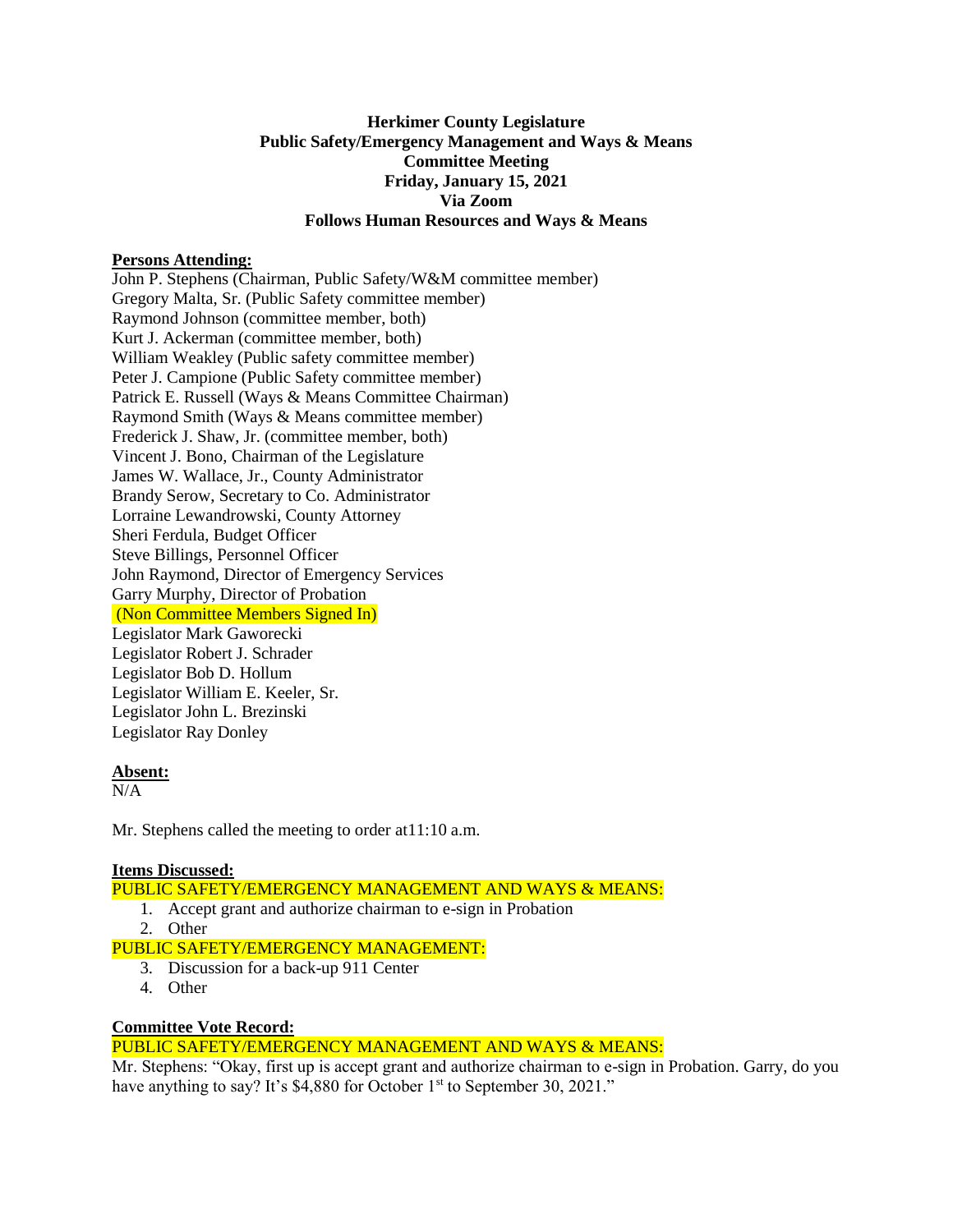Garry Murphy: "Yes, that's correct. Basically it's just a simple annual grant that we receive from DCJS. It's not very much but it helps out a little bit."

Item #1 – On motion of Mr. Malta, seconded by Mr. Campione for Public Safety, and on motion of Mr. Smith, seconded by Mr. Shaw for Ways & Means, Item #1 was voted on, approved and moved for Resolution. Unanimous.

Item  $#2 - N/A$ .

### PUBLIC SAFETY/EMERGENCY MANAGEMENT:

Mr. Stephens: "I sent information to Public Safety. This is for discussion only for a back-up 911 Center. I did send information to all of the members of the Public Safety Committee. It's been an issue for many years and this COVID issue has brought it to the forefront again. Oneida County had to shut down their main 911 center due to COVID. They had to sanitize it. They brought in a company to do all of that. They had the ability to go to one of their back-up sites. We do not have that capability right now. Bill Weakley brought up a great point. I was COVID focused, seemed to be the only thing to think about these days but Bill brought up a different point. If we had a catastrophic event at our current facility such as a fire or something along those lines we would really have nowhere to go. In speaking with John Raymond, if our 911 Center was to go down it would take hours if not days to try and get something temporarily up and running that would work. Obviously it wouldn't be what we have now. I put together some information for the Public Safety Committee. If anybody else wants it I would be glad to send it to everybody. That's not an issue but I don't want to step on any other Chairman's toes. It's just for discussion. There are some numbers that have been put together. Grant funding would cover the majority of what we want to do. I have talked with a local municipality, I'm not going to name that because that would need to go into executive session. They would be willing to give us some space to move forward with this. If anybody has any questions I will take them but I will get this out to everybody if that's okay with the other Chairmen of the other committees. I'm not sure if it would be Properties and Ways and Means or either one or all four. You guys tell me what you would like me to do."

Mr. Gaworecki: "Mr. Chairman, this is Mark Gaworecki. I have a question. I believe when I used to work at 911 I was told that the correctional facility was the back-up. Is that no longer the case or am I incorrect all together?"

Mr. Stephens: "That's not the case now. I'm not sure if you are totally incorrect. That would be a John Raymond question if John is on. Can you answer that John quickly?"

John Raymond: "The new facility has the same radio controller that we have here at the 911 Center so yes we could potentially go there. The problem is, would the phone system be able to handle the amount of calls that would be coming in and Mark would understand this more than anybody. If we were to go down there and start dispatching one would be we would have good access to the radio system. If there was a catastrophic failure here at the center, there could be a potential of the radio system being down so there is that issue. That is being worked on with grant money, John, you and I have talked about it and I'm not going to get into it on things that we could do to harden that up and make it better. What the problem would be is getting phone calls down there and then answering them and we would be pretty much operating in the blind down there. We would have no CADs, everything would have to be on pen and paper which creates some liability and the other issue is we would also lose what is called ANIALI which is Automatic Number Identification and Automatic Location Identification which is the GPS stuff when you dial from your cell phone or the location information if you are still using a Land line. Address and all of that stuff. That and some liability there and that would just be…trying to get it up and running would be probably…if this happened right now I would be on the phone with Verizon and trying to transfer phone calls to somewhere where we can answer them and that doesn't happen instantly. They are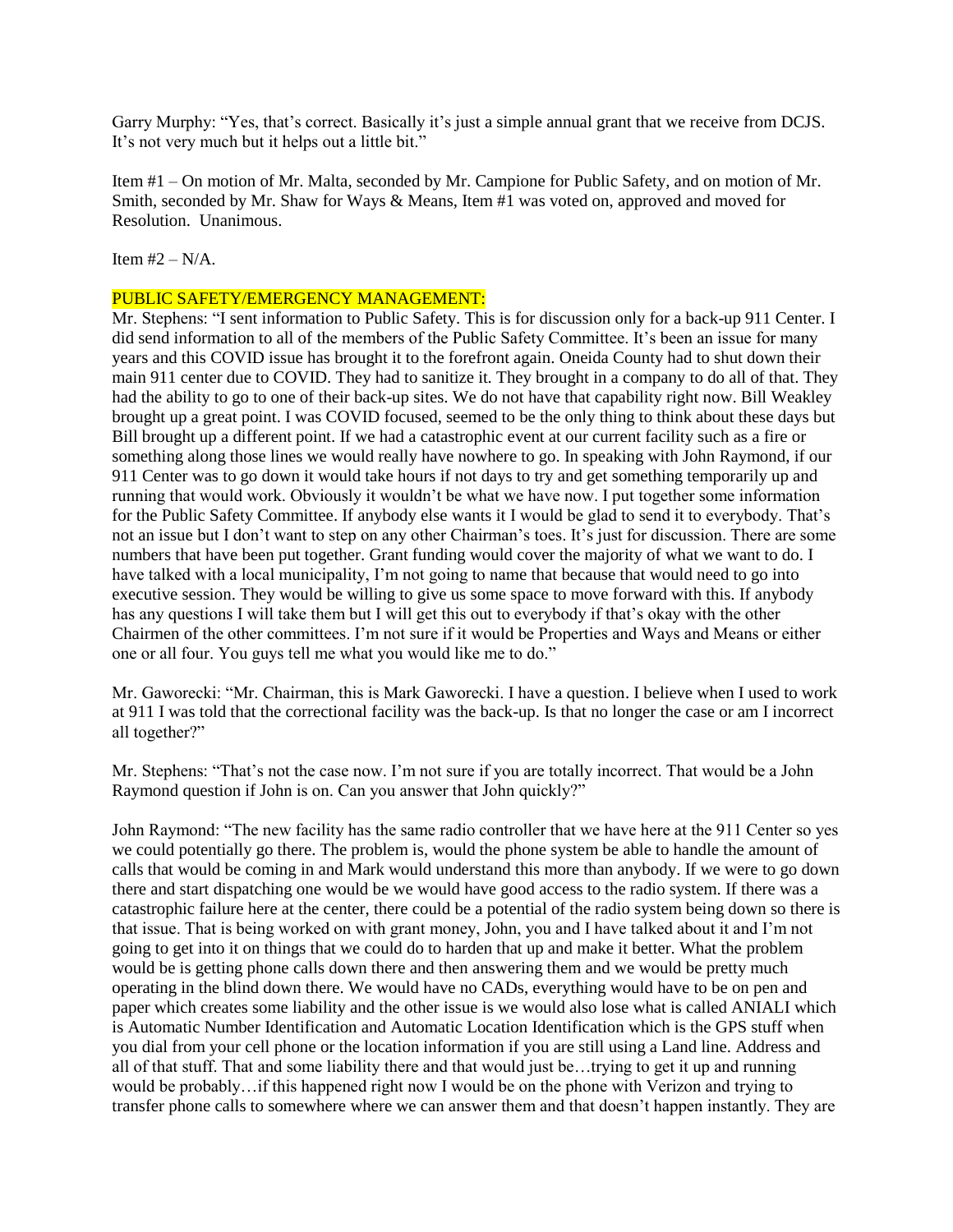pretty good at doing stuff. We have had to do it here because we have had issues where we had to transfer over to a back-up phone system in the building. Last time I had to do that it took about fifteen to twenty minutes. So there is a potential if someone had a fire or a heart attack, anything like that, that's a potential for a call being missed. But, to answer your question, there is a room down there in the new center from what I have been told. I have not seen it, at the new jail where they could get over to it and they could tone out and dispatch fire departments proving that the phone system is operating at that point."

Mr. Gaworecki: "Thank you very much."

Mr. Shaw: "John, the alternative here you are looking at with John would eliminate those problems?"

John Raymond: "What we would do, providing we get a location to do this at, we would have microwave connectivity over to the back-up center and we would basically duplicate everything you have here at 911. So you would have the phone lines would all appear at that location. The way Oneida County's work is all of their phones and stuff appear there, the back-up is in their County Office building in downtown Utica. The main 911 Center in Oneida County is in Oriskany. Both phone lines ring in at both places at the same time so someone could be at either one of those locations and operate. They actually use their back-up centers sometimes to take over for calls if they have a flood or something going on, they put extra dispatchers over there and let them answer the calls. Everything is duplicated the way you set it up so there is some expense to this. A lot of this we can cover with grants but there is still some expense and John has that laid out pretty good. Basically everything is…the servers are all the same over there, everything is mirrored. It's constantly sharing data mirroring what's going on at the main center. If this place went down, the people there would pick up right where we left off. Did that answer your question I hope?"

Mr. Shaw: "What would the County cost be to have them do that?"

Mr. Stephens: "I have that all broken down. I will email it to you. Rough estimates for a total to put an attentive cost on this is around \$825,000 with all but around \$35,000 would be covered by grants. And out of that \$35,000, \$24,000 of that is phone line installation and maintenance and \$12,000 of that \$35,000 is fiber connection to the building which might already be there. We haven't investigated that site that far enough along. It was premature to do that. So out of \$825,000 I would say \$35,000 would be the County's cost. Anybody else have anything?"

Mr. Smith: "John, why don't you get that information to all of us so we can look at it and make a decision? We can't make a decision here now but with the information it would help us."

Mr. Stephens: "I'm good with that Dutch. I wasn't asking for a decision. I just wanted to bring this to light, for discussion and I believe with Mr. Russell and Mr. Johnson's blessing I will send this out. I think that would probably be those three committees."

Mr. Smith: "I think we all need it so…"

Mr. Stephens: "I'm fine with that."

Mr. Russell: "Fine with me."

Mr. Johnson: "Fine with me."

Mr. Stephens: "All right. I will pass this along and then everybody can look it over. Obviously any questions give me a holler. I'm fine with that."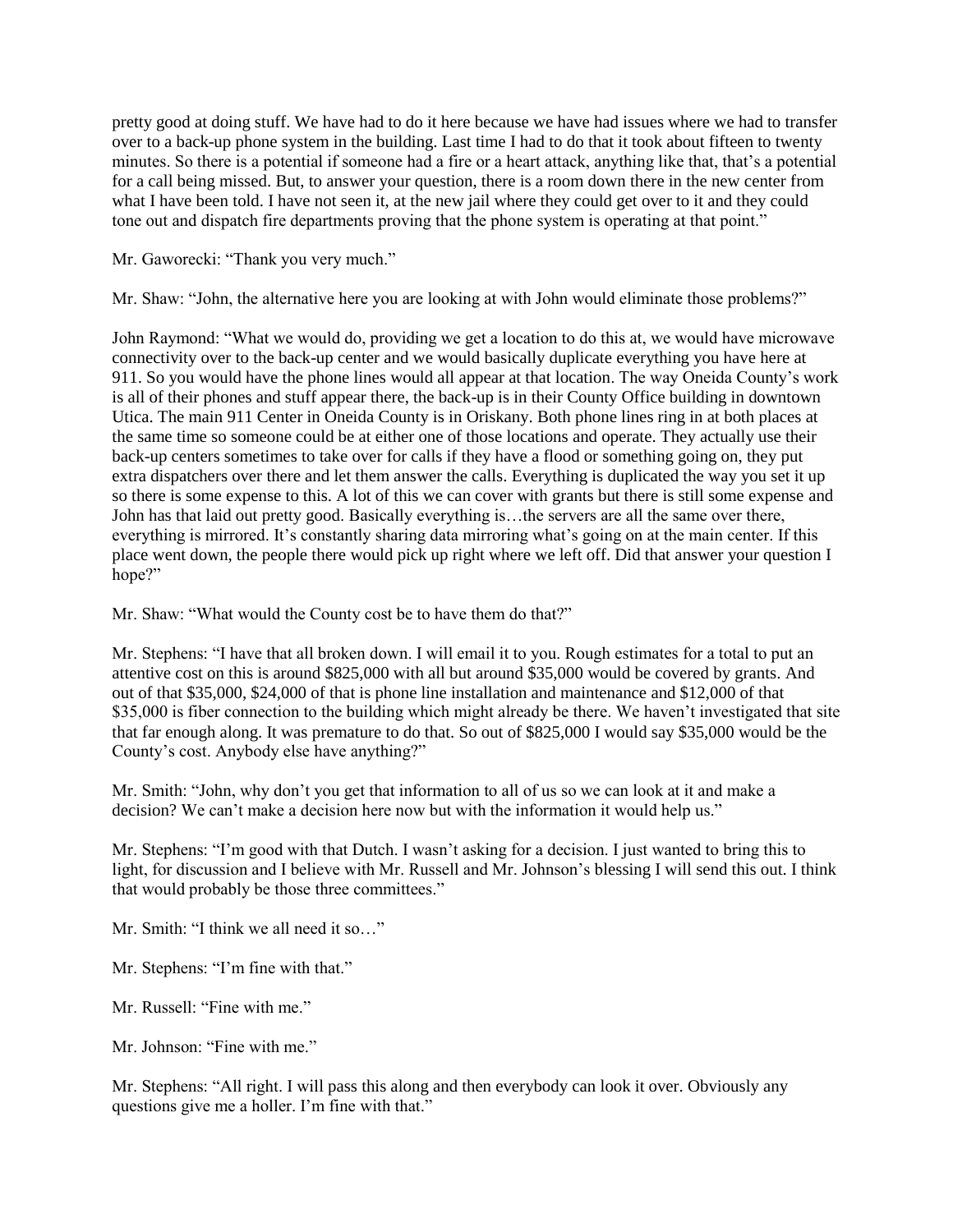Mr. Smith: "Thank you."

Mr. Stephens: "Do we have anything under other?"

Mr. Malta: "Yes, I have a question John. We are on the 911 subject, how are we making out with the…any discussion between you and Ways and Means on the 911 retention of the people up there or the recruiting? How are we doing up there?"

Mr. Stephens: "I sent a lot of information to all of you folks on the Public Safety Committee. I know it was probably overwhelming but I thought it was a necessity to do that. I also copied Mr. Russell on that as Ways and Means so if he wants to comment on that, I believe Public Safety voted to send it to Ways and Means to see if we were going to do anything on that I will defer to Mr. Russell on that."

Mr. Russell: "Well, I guess it's been a recommendation that it's best to go to their union contact so we can go forward with it."

Mr. Stephens: "Pat, I know you and I talked about that on the phone. I have a little bit of a concern with one of us approaching the union. I think this is more of an operational issue than a union issue but that's just my feelings. I don't think it would be appropriate for any of us to contact the union."

Mr. Russell: "I don't either but we would have to get word to them some way."

Mr. Wallace: "The union would have to come to us with this to negotiate."

Mr. Stephens: "Well exactly and I don't know how to go about that Jim. I don't know, that's just not the right way to do things."

Mr. Russell: "Is Steve on?"

Steve Billings: "Yes, I am here."

Mr. Russell: "What is the right way of doing it, that's the question?"

Steve Billings: "I guess I would be happy to reach out to their labor service rep and the president and get their feel to see if they have any ideas or proposals. They have talked to the staff up there. Maybe they can come back to us with something. I guess that would be the way to go if you want to move forward."

Mr. Russell: "Well, we need to look at it. There is enough people that want to look at it."

Mr. Stephens: "I'm fine with that. That's a good idea."

Jim Wallace: "Makes sense."

Mr. Stephens: "Sooner the better I think because we are down to nine full time dispatchers up there at the moment. If I'm wrong on that John correct me but I think it's nine and one of them is a trainee, correct?"

John Raymond: "Technically ten but one is a trainee and she has not been released to take calls yet."

Mr. Stephens: "Okay."